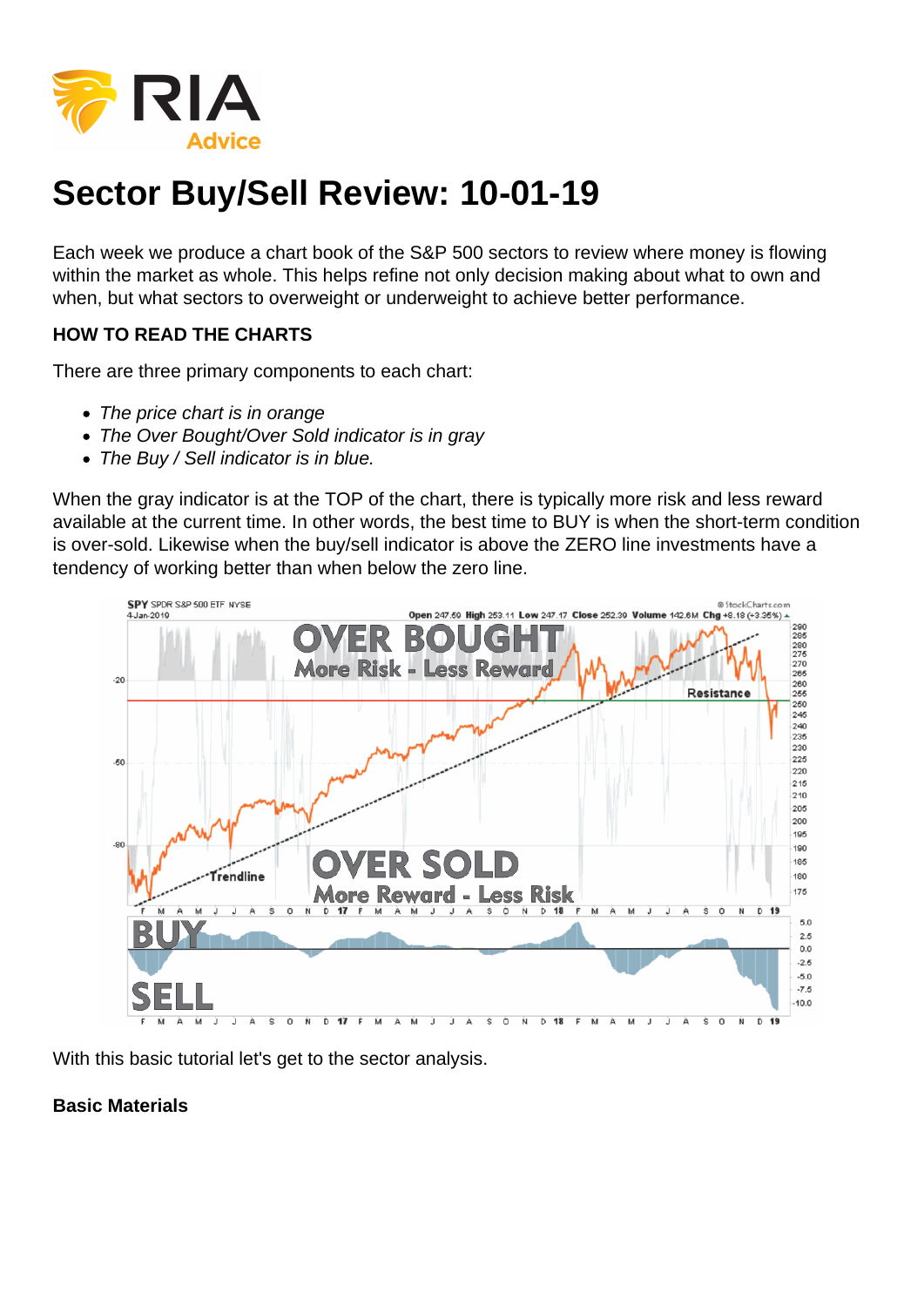- As noted last week:
	- "XLB remains confined to a very broad topping pattern currently BUT it continues to hold onto support at the 200-dma as rumors of a "trade deal" seem to always come just in the "nick of time."
- XLB rallied from lows on comments from Trump that a trade deal was near, and is now back to overbought without getting above important resistance.
- There are multiple tops that are providing tough resistance for the sector to get through, so while the buy signal has turned back up, which is bullish, XLB has to get above resistance before considering adding to our position.
- We are remaining underweight the sector for now, unless trade deal negotiations appear to be improving.
- Short-Term Positioning: Neutral
	- Last Week: Hold current positions with a tighter stop-loss.
	- This Week: Hold current positions with tighter stop-loss
	- Stop-loss adjusted to \$55
- Long-Term Positioning: Bearish

Communications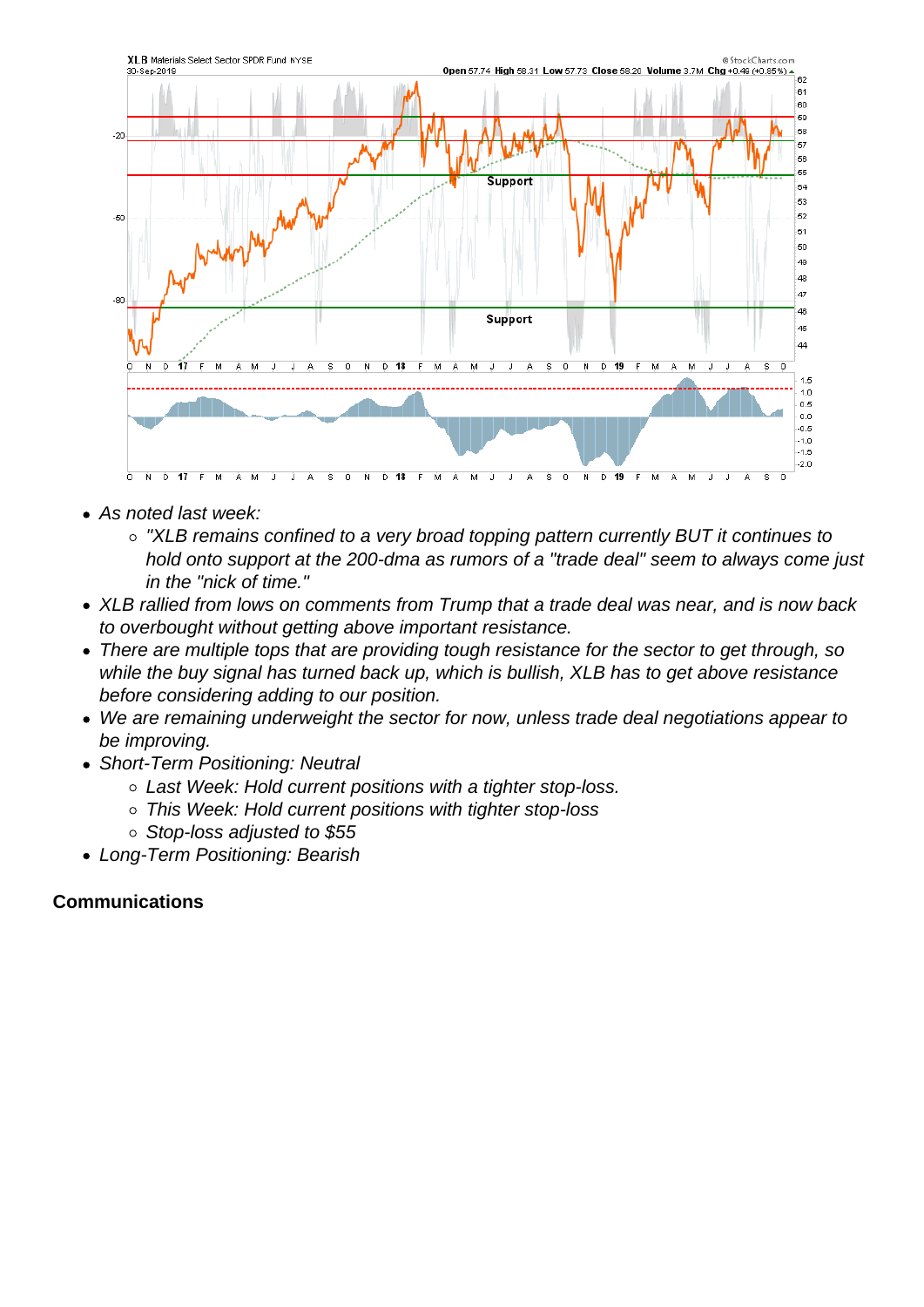- There is a common thread to the market multiple tops that can't seem to be broken. XLC falls into this camp and has failed at all-time highs once again.
- XLC is starting to work off its overbought condition, so this correction needs to hold above support at \$48.50
- There are two support levels between \$47.50 and \$48.50. A violation of the lower support level will take us out of our position for now.
- XLC has a touch of defensive positioning from "trade wars" and given the recent pullback to oversold, a trading position was placed in portfolios.
- Short-Term Positioning: Neutral
	- o Last Week: Hold trading positions
	- o This Week: Hold trading positions.
	- $\circ$  Stop adjusted to \$47.50
- Long-Term Positioning: Bearish

Energy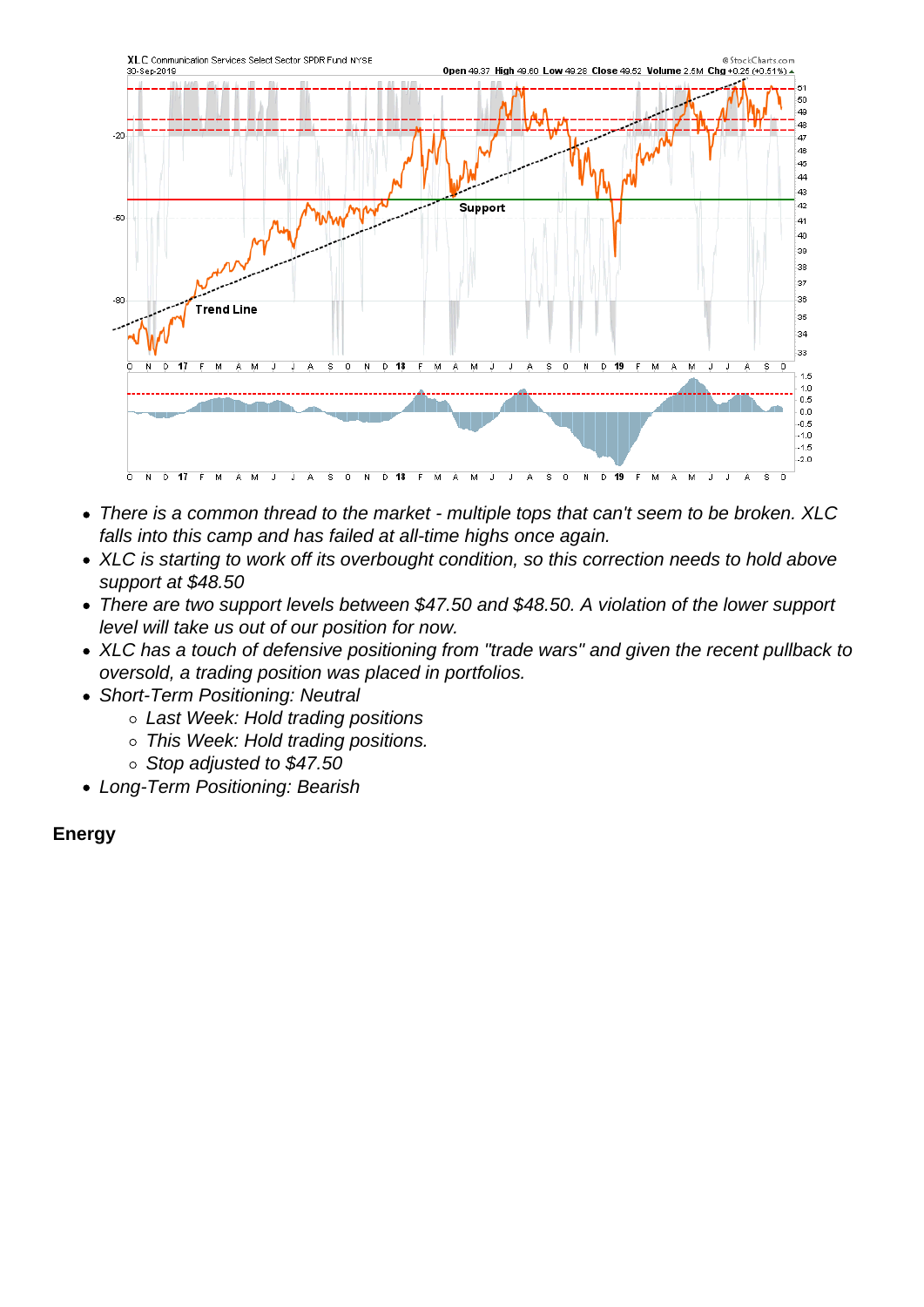- Two weeks ago we discussed the surge in XLE due to the bombing in Saudi Arabia. That surge is over as oil prices have fully retraced the spike.
- XLE broke below the test of the 200-dma which puts \$58 as the next target of support.
- The "sell signal" was in the process of being reversed, but that will fail also if prices don't pick up this week.
- While there is "value" in the sector, there is no need to rush into a position just yet. The right opportunity and timing will come, it just isn't right now.
- We were stopped out of our position previously.
- Short-Term Positioning: Bearish
	- Last week: Stopped out.
	- o This week: Stopped out.
	- No position currently
- Long-Term Positioning: Bearish

Financials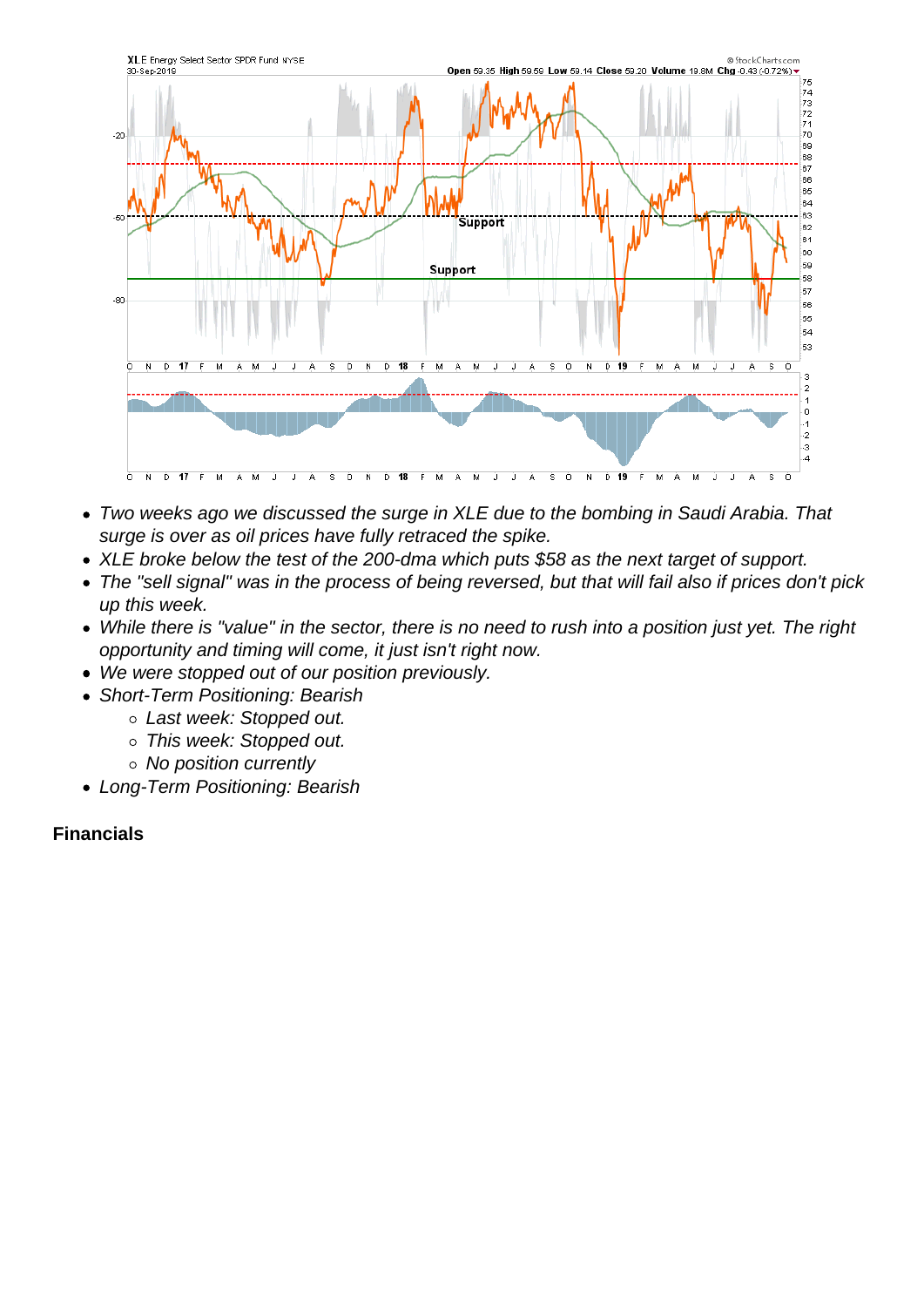- XLF is another sector trapped below multiple highs.
- XLF has reversed its "sell" signal but is back to very overbought. Look for a pullback that retests the breakout of the downtrend to add exposure to the sector.
- We previously closed out of positioning as inverted yield curves and Fed rate cuts are not good for bank profitability. However, there is a trading opportunity present with the right setup.
- Short-Term Positioning: Neutral
	- Last week: Closed Out/No Position.
	- o This week: Closed Out/No Position.
	- o Stop-loss adjusted to \$26.00
- Long-Term Positioning: Bearish

Industrials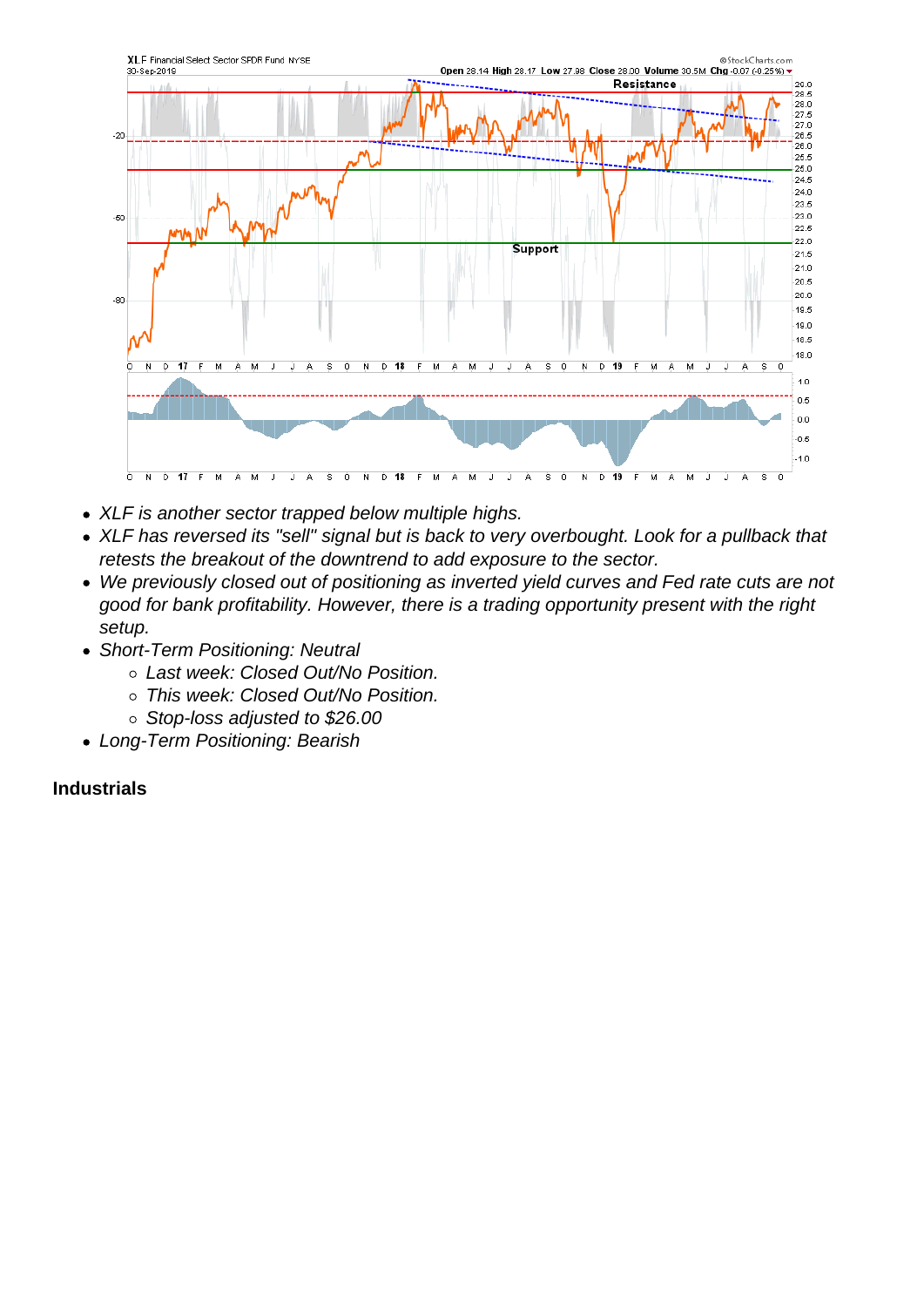- XLI also, after failing a breakout, remains trapped below multiple highs. Hopes of a trade war "resolution" has kept the sector elevated, but not enough to sustain higher levels.
- The breakout failed, as we suggested might be the case, and we will now look for a retracement back to initial support.
- XLI is back to overbought but the sell signal has reversed to a buy.
- We reduced our risk to the sector after reaching our investment target. We have also adjusted our stop-loss for the remaining position.
- Short-Term Positioning: Neutral
	- Last week: Hold 1/2 position
	- o This week: Hold 1/2 position.
	- o Stop-loss adjusted to \$72
- Long-Term Positioning: Neutral

**Technology**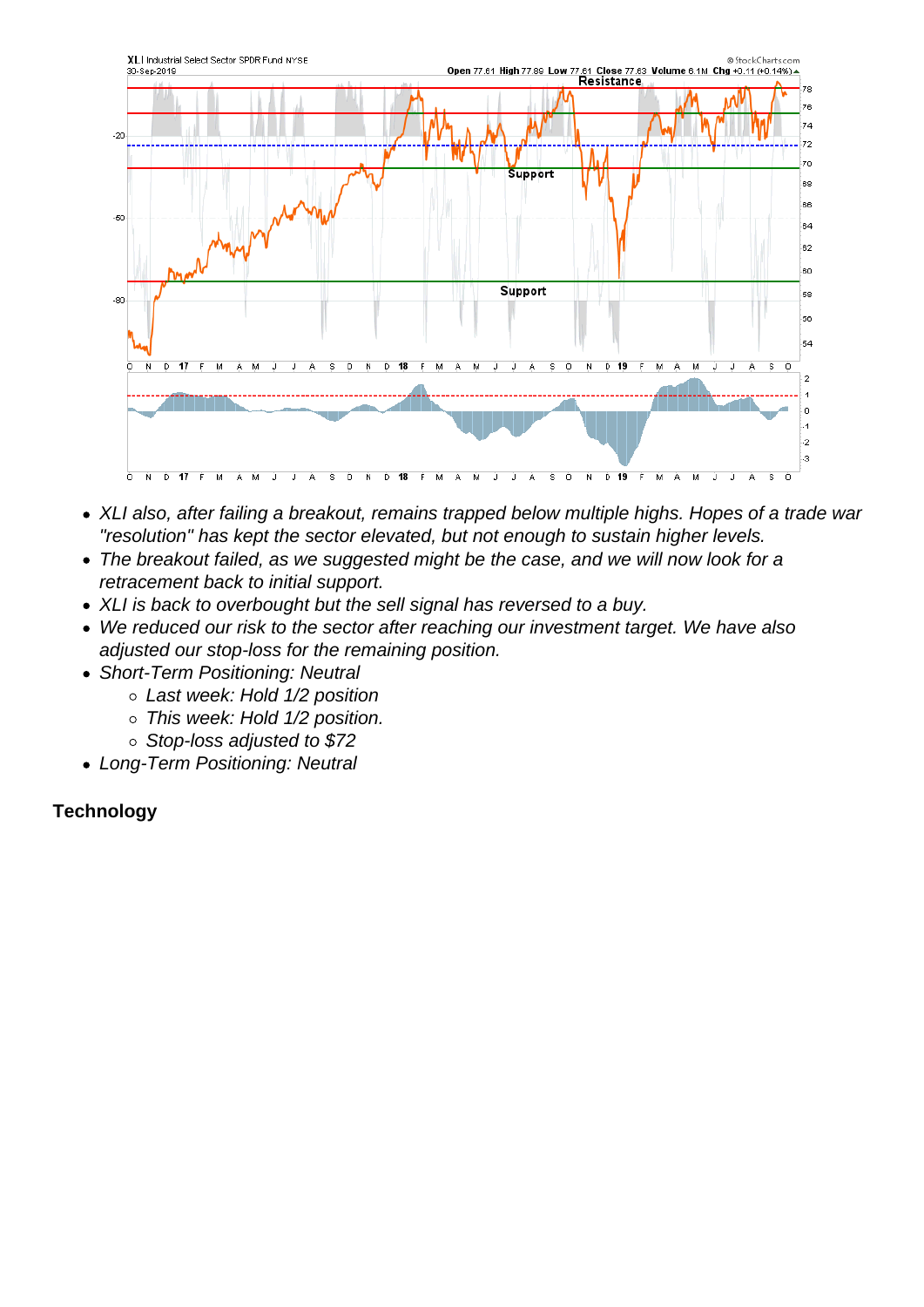- XLK remains one of the "safety" trades against the "trade war."
- XLK has moved back to short-term overbought, and remains a fairly extended and crowded trade.
- XLK held support at \$75 and broke above its short-term consolidation. This breakout needs to hold if old highs are going to be tested. The support line is being tested this week.
- The buy signal is close to reversing to a "sell," which if it does, will suggest lower prices.
- Short-Term Positioning: Bullish
	- Last week: Hold position
		- This week: Hold position
	- o Stop-loss adjusted to \$75.00
- Long-Term Positioning: Neutral

**Staples**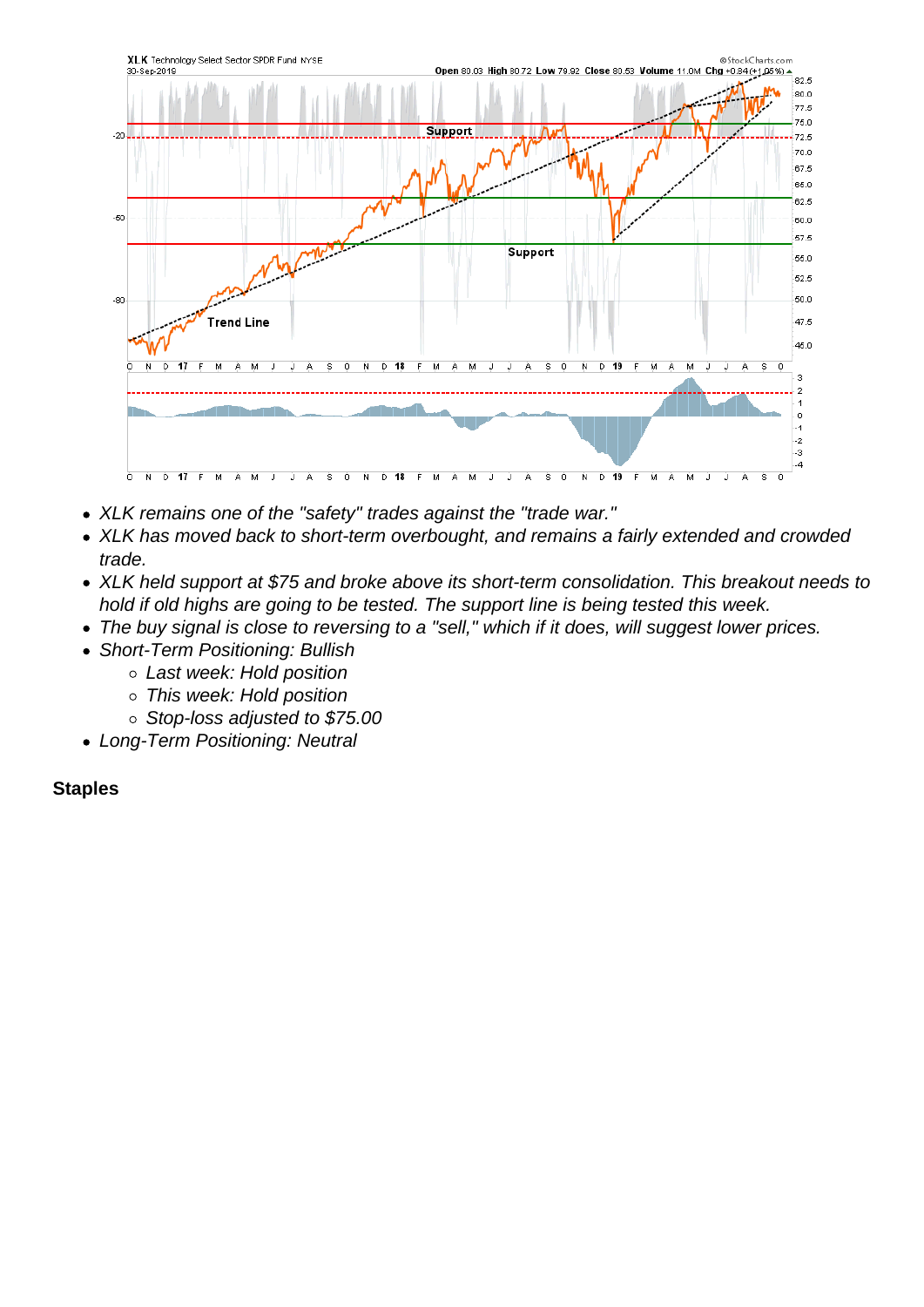- Defensive sectors continue to rally. It is now an EXTREMELY crowded trade, and we suggest taking profits. IF there is a trade deal, these defensive sectors will likely get hard very quickly as money rotates back to non-defensive trades.
- The "buy" signal (lower panel) is still in place but has been worked off to a good degree. Risk is clearly elevated.
- Last week, we took profits in XLP and reduced our weighting from overweight. We will likely look to reduce further when opportunity presents itself.
- Short-Term Positioning: Bullish
	- Last week: Hold positions, take profits if needed.
	- This week: Hold positions, take profits if needed.
	- Stop-loss adjusted to \$58
	- Long-Term Positioning: Bullish

Real Estate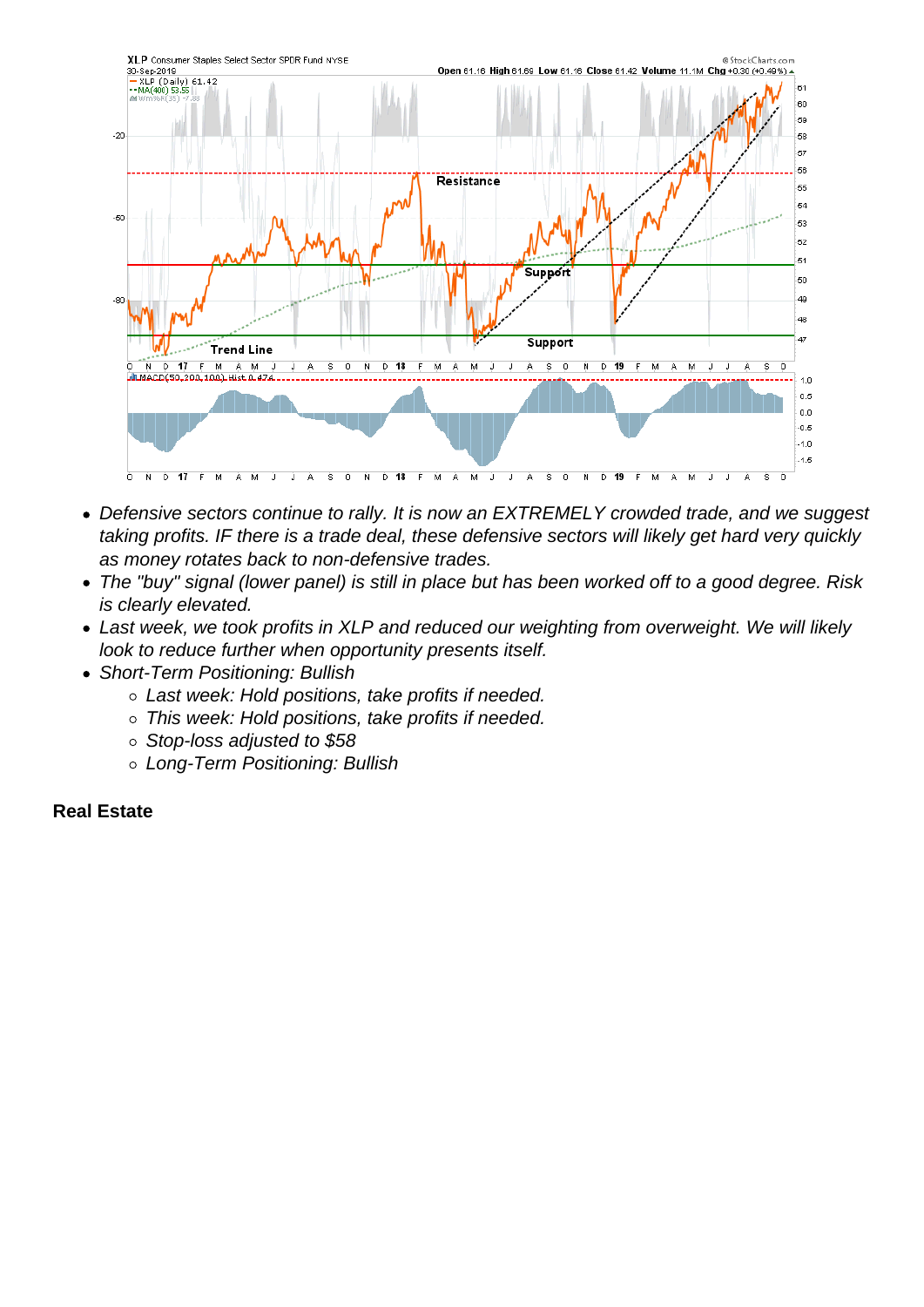- As with XLP above, XLRE was consolidating its advance, then pushed to new highs and is back to extremely extended.
- XLRE is also a VERY CROWDED defensive trade like XLP and XLU.
- Be careful adding new positions and keep a tight stop for now. A pullback to \$37-38 would be a better entry.
- We previously recommended taking profits and rebalancing risk as the overbought condition needed to be corrected. That advice remains.
- Buy signal has been reduced which is bullish for now.
- Short-Term Positioning: Bullish
	- Last week: Hold position.
	- o This week: Hold position.
	- Stop-loss adjusted to \$36.00 for profits.
- Long-Term Positioning: Bullish

**Utilities**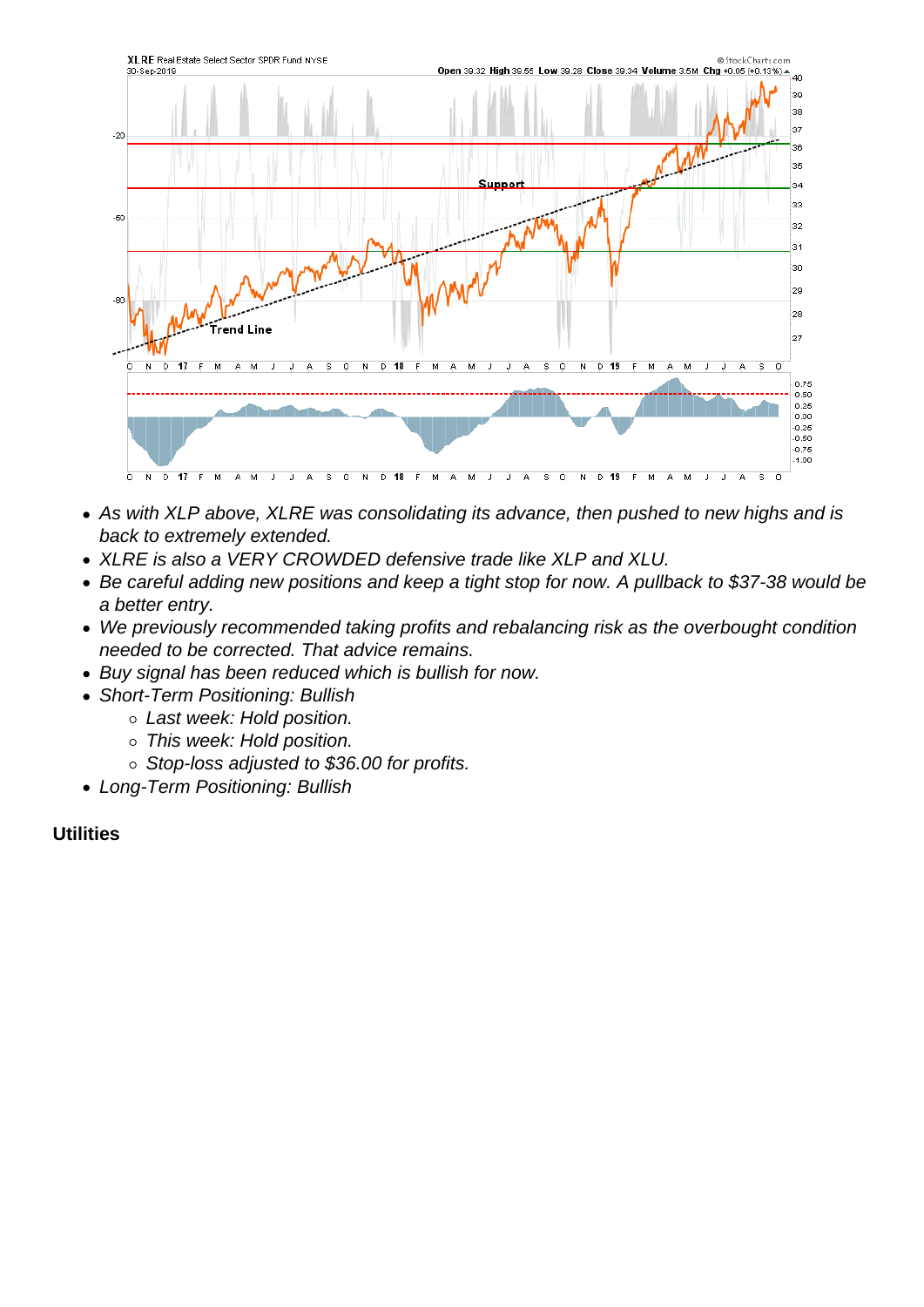- XLRE and XLU are virtually the same commentary.
- After taking profits, we have time to be patient and wait for the right setup. We haven't gotten one as XLU continues to rally and last weeks surge is making owning this sector seriously more dangerous.
- Long-term trend line remains intact but XLU is grossly deviated from longer-term means. A reversion will likely be swift and somewhat brutal.
- Buy signal reversed and held and has now turned higher. Take profits and reduce risks accordingly.
- Short-Term Positioning: Bullish
	- Last week: Hold position.
	- This week: Hold position
	- Stop-loss adjusted to support at \$58.00
- Long-Term Positioning: Bullish

Health Care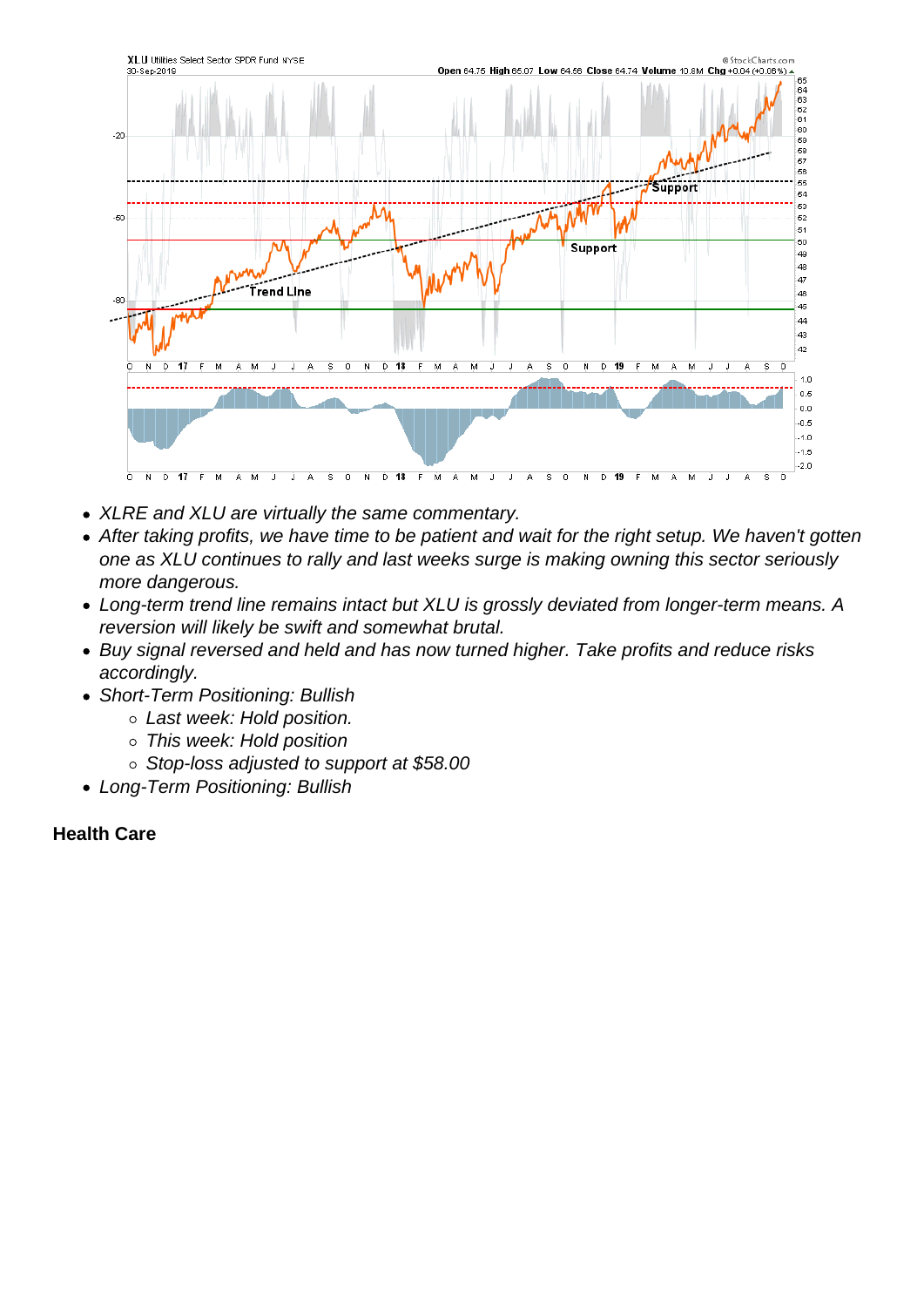- XLV has triggered a sell signal but has remained intact and is trying to recover with the market. If a buy signal is issued that may well support a higher move for the sector.
- XLV continues to hold support levels and has turned higher.
- We continue to maintain a fairly tight stop for now.
- Short-Term Positioning: Neutral
	- Last week: Hold position.
	- This week: Hold position
	- Stop-loss adjusted to \$88
- Long-Term Positioning: Neutral

**Discretionary**